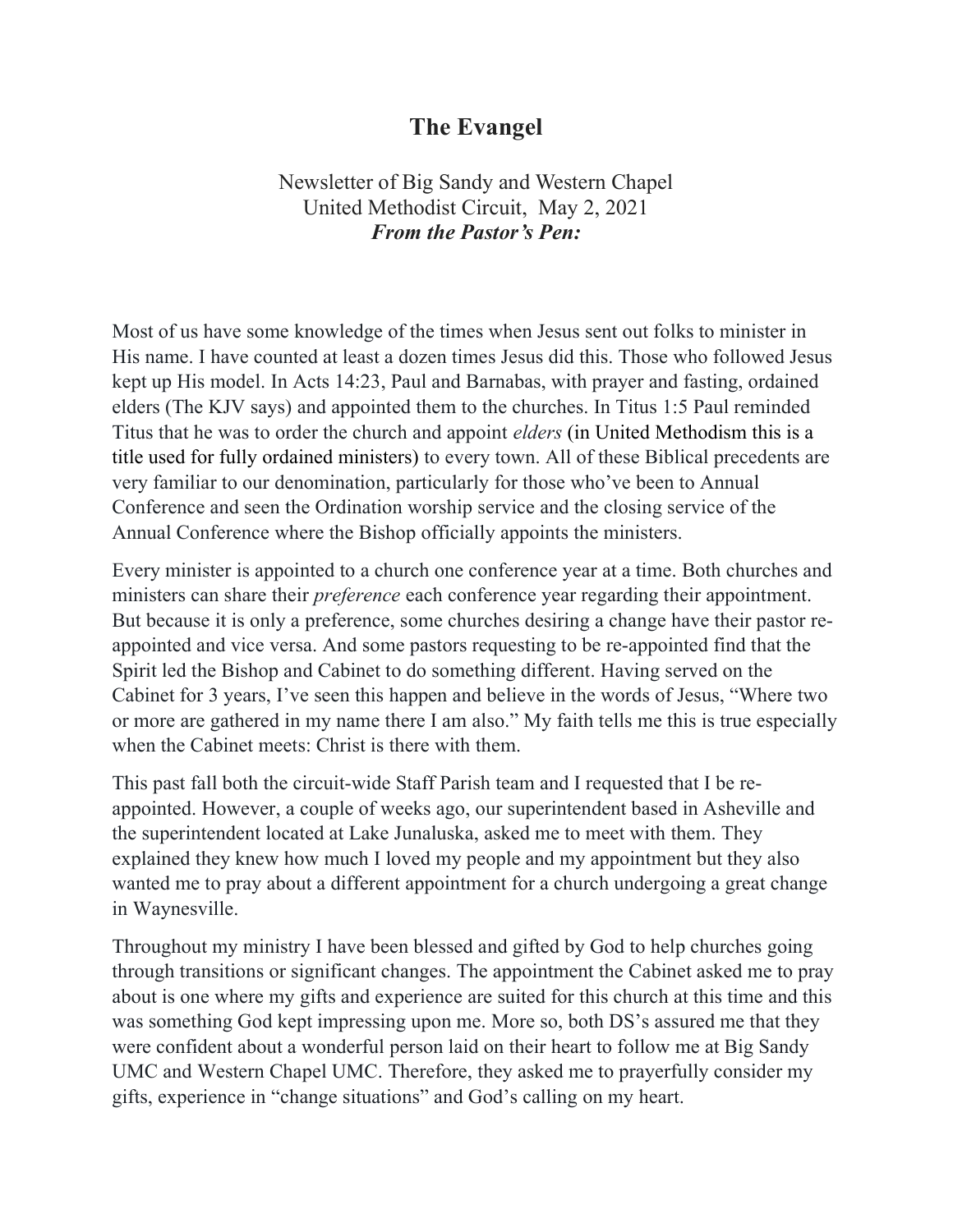After much prayer, listening to the Spirit and seeking to be obedient to my holy vows at ordination, to always go where sent, with a heavy heart, I realized I need to follow the Holy Spirit's leading. Like Isaiah and so many other servants, I must say, "Yes. Here I am. Send me." (Isaiah 6:8). I truly struggled with this decision and was reminded of many others who dedicated themselves to the Lord's service and were obedient to His directives. I think of Jonah, not wanting to be sent to Nineveh and wanting to go to Tarshish instead but ending up in Nineveh in spite of his desires! I think of Paul, with his heart's desire to evangelize Spain. But that didn't happen. God needed him elsewhere.

The way I've been contemplating this unexpected change is encapsulated in the title of an old Broadway show, "Your Arms are Too Short to Box with God." My human side, my "old man" as Paul puts it in Romans 6:6, says to me, "follow the desires of your heart and emotions, stay where you love being and are being loved." But in Christ and with my vows to go where sent, I have told the superintendents and Bishop Leeland, "Yes, I will be obedient to follow God's will as discerned by the cabinet and go where sent." I will be your pastor until June 30 and hope and pray we will work together to lean into "completing the work that was begun in you" in Jesus Christ (Philippians 1:6).

In Joy,

Pastor Mike

# Big Sandy News:

Please keep your Community Impact Team in your prayers. They have focused in on ministry to help the seniors in our entire area, regardless of religious affiliation. The team also includes team mates who are on the board of the Sandy Mush Community Center. It is truly an example of collaboration with an organization that shares some of the church's values. In mid-May, our church team will be presenting to other churches in the program, from all across North Caroline, for their feedback. Please keep the team in prayer. More, even today (May 2) following church, the team will meet with the senior outreach specialist of the NC Council of Churches by Zoom and follow that with a meeting of the executive director of the Buncombe County Council on Aging. This is very typical of your team in that following church last Sunday they met with our church's coach, the Rev. Dr. Heather Kilbourne for a similar amount of time. The "end game" of the Community Impact Team is a defined, articulated plan to help seniors with a \$15,000 grant from NCRural funded by the Duke Endowment.